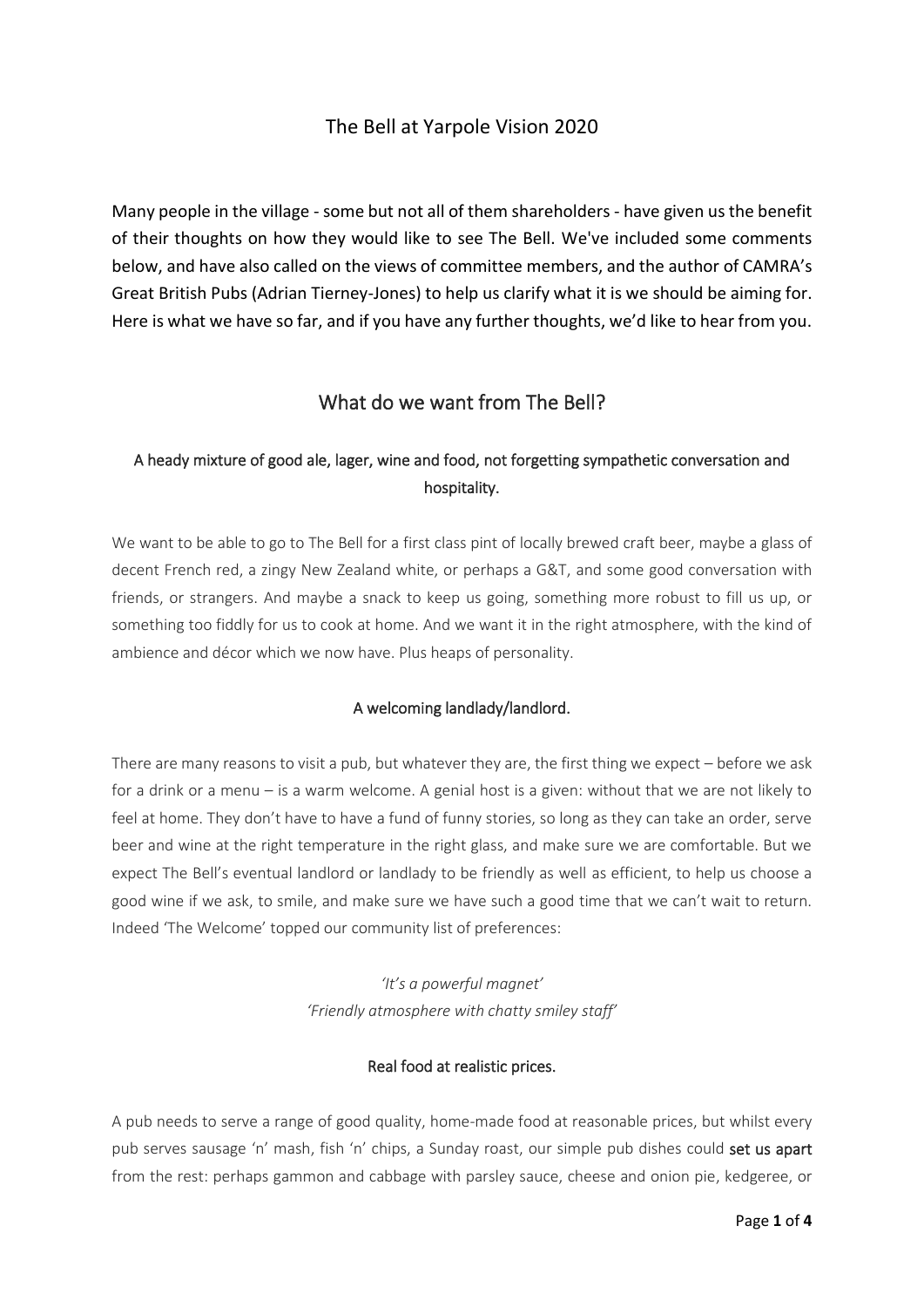loaded jacket potatoes. A blackboard of seasonal specials which change regularly will allow a chef to flex his or her creative muscle, using cheaper ingredients and unsung cuts. We want meat used cleverly to keep costs down: braised oxtail, local rabbit or lamb's breast for example. And we would like the kitchen to do as much making and baking in-house as possible, using artisan skills rather than relying on external catering suppliers. You shouldn't feel obliged to eat three courses and, at lunch, you might expect soup, gussied-up sandwiches, and some appropriately light options.

Equally, there should be room for some seriously good specials and more imaginative dishes for when we want an evening out with candles and wine. This is probably where we have the most varied opinions from our community with over thirty quotes on the 2018 vision document. To a great extent this is an area where we will defer to whoever takes over the pub, but what we seem to be agreed on is that the food should be locally sourced, seasonal where possible, and above all of good quality. The Bell at Yarpole as a true destination pub, where people come from far and wide to spend their money, as well as being supported year-round by the locals, is the dream of a rural but sustainable enterprise.

### Homely from home

A pub should feel like a pub, and The Bell does: welcoming, warm, muted in décor but with enough light to see by. A fire, wooden beams and original features all help. There might be newspapers strewn about, a nook here, a cranny there where a couple can hide, and one or two big tables where a group can catch up. One of the great advantages of The Bell is the division into different areas, and the flexibility this allows for creating different atmospheres as needed under one roof, all of which is appreciated and commented on by contributors:

*'Having newspapers to read to read and a comfy sofa is very appealing' 'Interesting local pictures /scenes' 'Warm and cosy in winter' 'A bar for quiet liaisons' 'a bar for dogs and farmers' 'a bar for eating' 'Relaxing ambience – log fire in winter, candles on tables: doors and windows open, fresh air, use of garden in summertime'.*

## A truly local local

The best pubs are firmly embedded within a network of like-minded artisan producers and retailers, and we would love to see CAMRA-approved local beers on the pumps, pork pies from a good butcher on the bar, and nearby farms name-checked on the menu. A pub known for its traditional country dishes or its regional cheese board invariably has a head start over the competition. We do have some very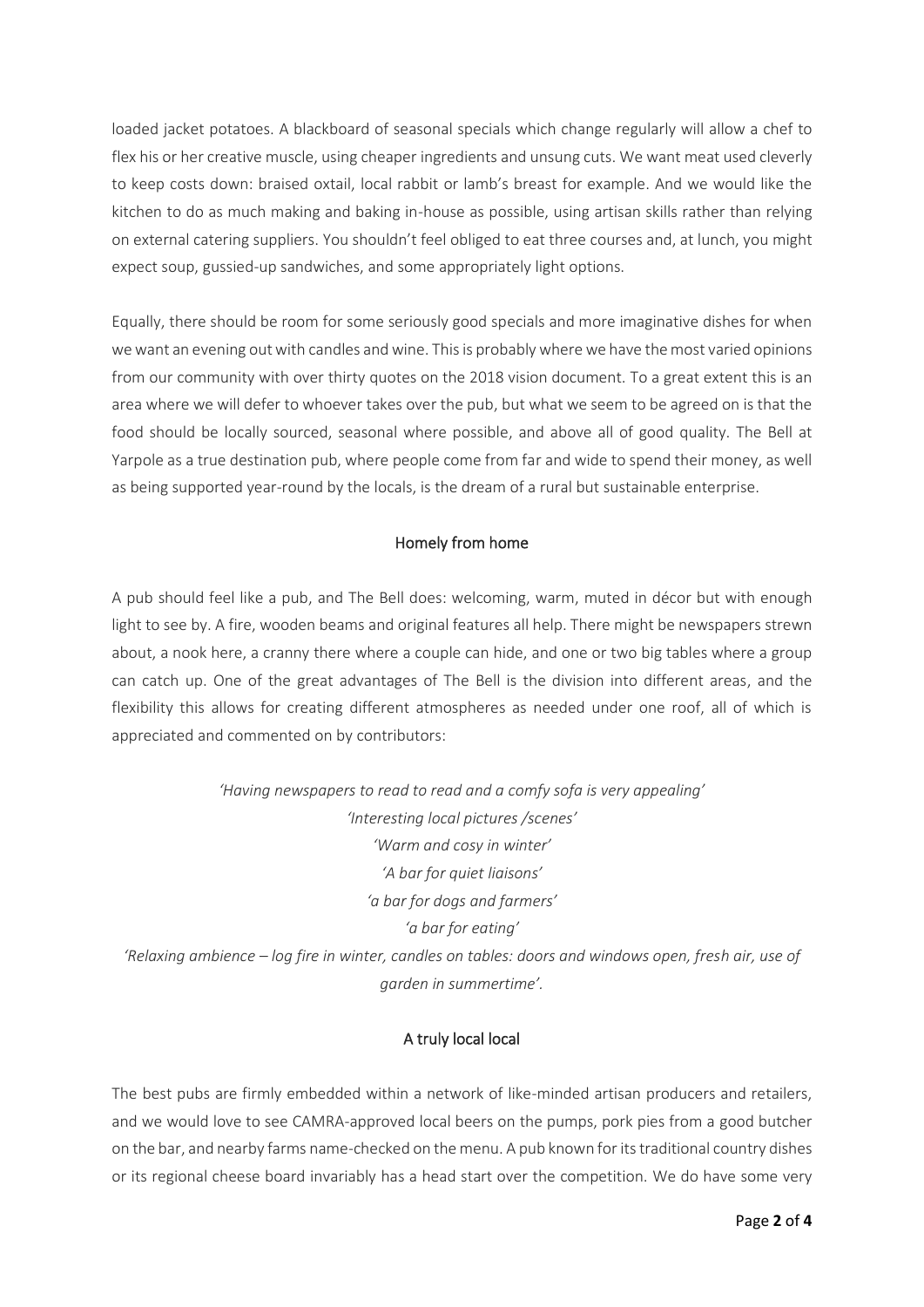good local breweries and farms around here, with which we have already have good relationships. Comments from 2018 include these:

*'They should buy their meat locally … it shows they value what local farmers produce and have an interest in meat welfare and sourcing '*

*'All food should be freshly cooked using local suppliers where possible and advertised on the menu', 'Some pubs do things like 2 steak and chips plus 1/2 bottle of red wine for £20-ish. If it's cheaper than this I start to wonder where the steak came from. I'd rather pay a little more and get good local steak'.*

### **Beautiful Beer**

What is a pub without good beer?

*'This is the point of having a pub' 'It should have a good range of draught beers – reasonably priced' 'Local beers and ciders'*

*'Staff should know their Kolsch from their IPA's; need to use the right glassware for those precious Belgium lambics; and the entry price for a pint must remain low. Beer should be a pleasure for all'.*

## **A good wine list**

This should accommodate a wide a range of tastes without being long and over-specialised, and allow for those who want to natter and relax over a casual drink, as well as those who like to take it more seriously. It might take the form of a short, sharp list of dependable favourites but which still packs a few surprises: maybe a viognier, godello, or Riesling, that offer more complexity. Wines should come with proper glasses, not tiny goblets, and there should be significant choice by the glass.

> *'Good wines behind the bar, by the glass' 'Wine list for dining/ by the bottle' 'A reasonable selection between £13 - £25' 'House wines of decent quality'*

## No pressure to eat

The Bell should be able to accommodate those who want to drink without eating, as well as those who want to eat without drinking, so as well as tables laid for lunchers and diners there should be bar stools, unreserved tables for casual drop-ins, and space available for those who just want to have a coffee or read the paper. Otherwise, it simply isn't a pub. Our original questionnaires had several comments about an area for drinkers only:

*'Welcome to customers who just want a drink'*